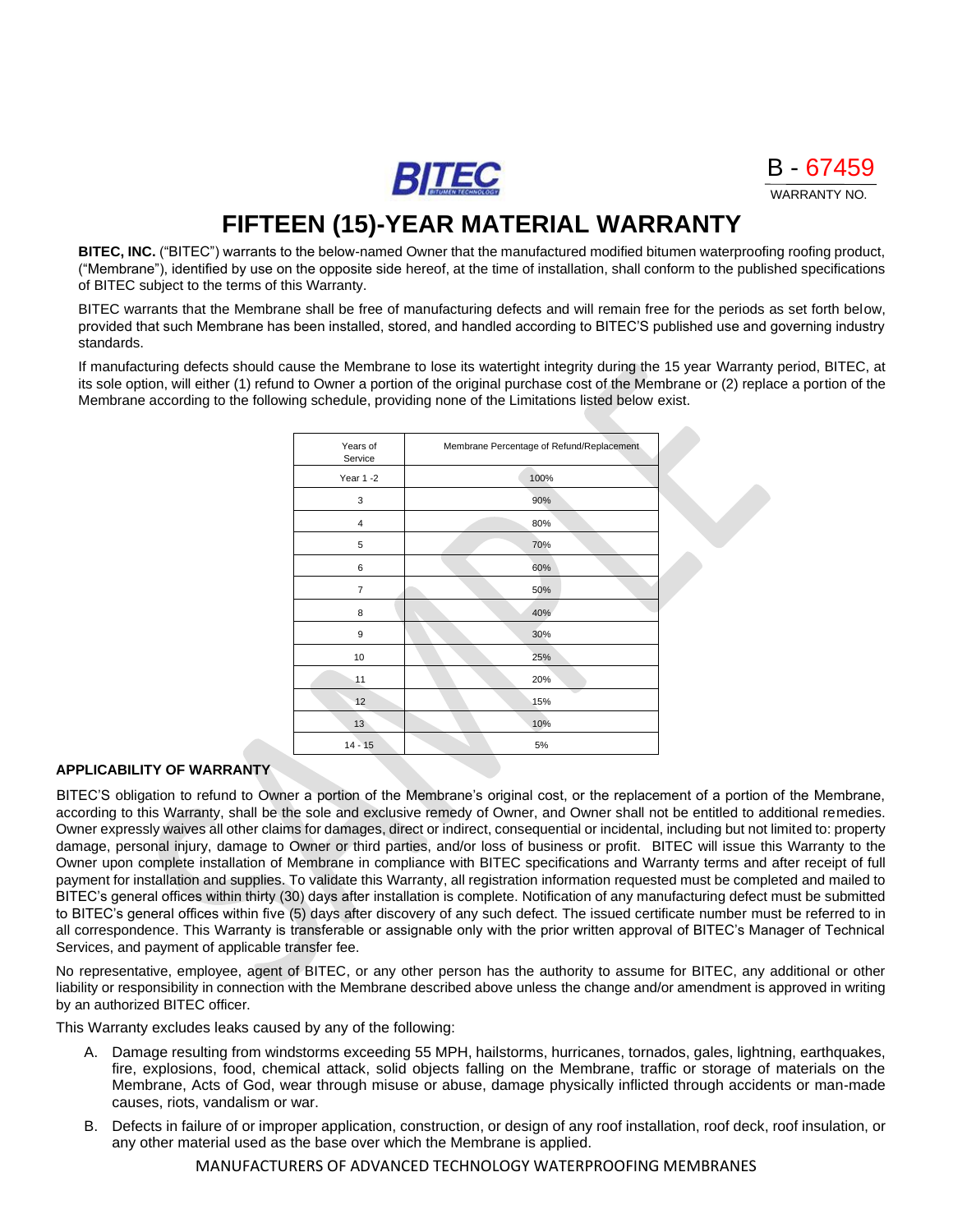- C. Movement or deterioration including but not limited to any expansion or contraction, of any sheet metal or other material used in conjunction with the Membrane.
- D. Any major changes in the principal usage or ownership of the building unless approved in advance, in writing, by BITEC.
- E. Damage to the Membrane caused by settlement, distortion, failure, or cracking of the roof deck, walls, or foundation of a building or defects or failures of copings or any part of the building structure.
- F. Moisture entering the roofing system through the walls, rooftop hardware, or equipment, copings **e**r any part ef the<br>building structure. building structure.
- G. Damage to the Membrane resulting from lack of positive drainage.
- H. Repair of metalwork or flashing receptacles or other materials furnished by others and such damage as may result from the application or failure of these materials.
- I. Chemical attacks, exposure to any ionized radiation, or contamination from any hazardous substance or waste.
- J. Repairs performed or materials furnished by others besides those authorized by BITEC in correcting leaks in the Membrane

#### **LIMITATIONS**

BITEC shall not be responsible for any damages for or to any of the following:

- A. Leaks that result where Membrane has been installed over cold storage or freezer compartments.
- B. Improper maintenance or correction of conditions other than leaks.
- C. Real or personal property, the structure itself, or contents therein.

BITEC is not responsible for the removal, replacement, or repair of any rooftop equipment or systems or overburden. BITEC'S sole responsibility under this Warranty is for the costs associated with the refund or repair of the Membrane according to the schedule outlined above.

#### **EXCEPT AS SET FORTH HEREIN, BITEC MAKES NO OTHER WARRANTIES AND HEREBY DISCLAIMS ANY EXPRESS, IMPLIED, OR STATUTORY WARRANTY, INCLUDING BUT NOT LIMITED TO WARRANTIES OF DESIGN, MERCHANTABILITY, OR FITNESS FOR A PARTICULAR PURPOSE OR ARISING FROM A COURSE OF DEALING OR USAGE OF TRADE.**

| Owner's Name:                |                                    |                                   |  |
|------------------------------|------------------------------------|-----------------------------------|--|
| Address of Building:         |                                    |                                   |  |
|                              |                                    | State: <u>New York: Zip:</u> Zip: |  |
| <b>Specification Number:</b> | Completion Date: <u>Completion</u> | Product Used: __________          |  |
| Number of Rolls: __________  |                                    |                                   |  |
| Principal Building Usage:    |                                    |                                   |  |
| Name of Applicator: _        |                                    | Address: _________________        |  |

## OWNER RESPONSIBILITIES

BITEC is proud to have provided your building with the finest advanced technology waterproofing Membrane available and offers the following industry-accepted guidelines to protect your investment. BITEC recommends as the building Owner you implement the following:

- (1) Provide a roof inspection every six (6) months to remove any debris and ensure proper drainage by cleaning the scuppers and roof drains.
- (2) If your roof system was surfaced with a reflective coating, a periodic recoating will protect the Membrane and reduce energy cost.
- (3) Restrict roof traffic to a minimum, and inform necessary trades requiring access to the roof deck to be very careful to protect the Membrane from falling objects, or solvent spills.
- (4) Do not allow materials to be stored or transported over the completed roof deck areas.
- (5) In the event the roofing system has rooftop equipment or overburden obscuring the waterproofing membrane, such as paver system, vegetated roofing, solar, solar thermal system, or any other material installed over the roof system, temporary or

WARRANTY NO.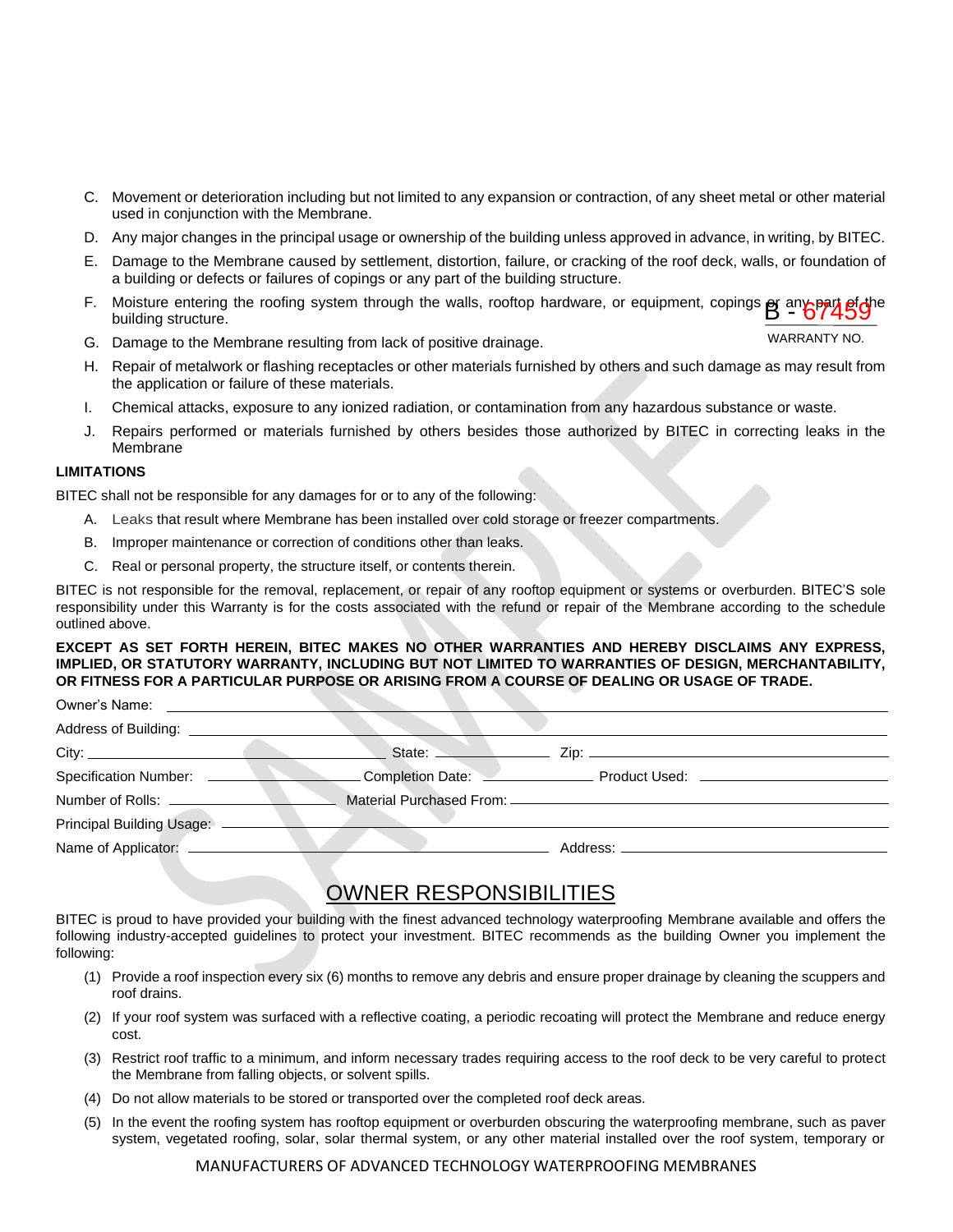permanent, the Owner will have it removed before inspection at Owner's sole expense.

- (6) As a reminder, all additions of equipment, deck penetrations or any change requiring cutting through the Membrane must have prior approval of BITEC and the work must be completed by a BITEC Authorized Roofing Contractor to maintain the validity of the Warranty.
- (7) A BITEC Authorized Roofing Contractor knows his products and is willing to serve you, with your maintenance programs.

To the fullest extent allowed by law, this Warranty shall be construed under the laws of the State of Arkansas and any actions or suits to enforce this Warranty shall be brought in the State of Arkansas, County of Conway. This Warranty constitutes the sole and exclusive Warranty of the parties hereto and supersedes any prior understandings, written or oral agreements, or warranties between the parties respecting the subject matter within.

If any one or more of the provisions contained in this Warranty shall, for any reason, be held to be invalid, illegal, or unenforceable in any respect, such invalidity, illegality, or unenforceability shall not affect any other provision, and this Warranty shall be construed as if the invalid, illegal, or unenforceable provision had never been contained herein.

### **WARRANTY ACCEPTANCE**

Owner hereby accepts and agrees to the terms and conditions outlined in this Warranty.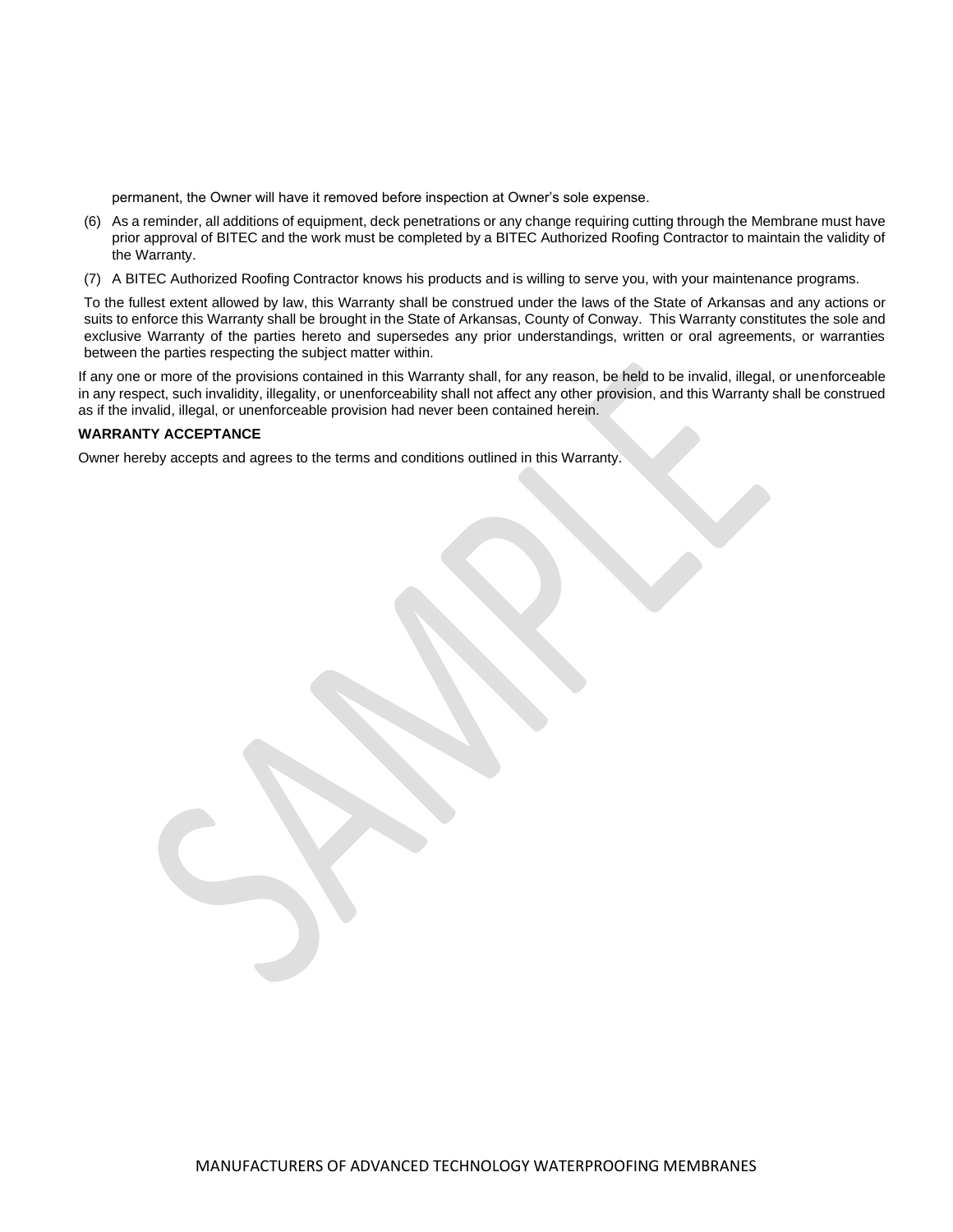



(To be completed by owner)

## **REGISTRATION FORM – FIFTEEN-YEAR MATERIAL WARRANTY**

## **MODIFIED BITUMEN MEMBRANES**

| <b>OWNER</b>                         |                            |                    |                         |  |  |
|--------------------------------------|----------------------------|--------------------|-------------------------|--|--|
|                                      |                            |                    |                         |  |  |
| NAME AND TYPE OF BUILDING            |                            |                    | PRINCIPAL USE           |  |  |
| ADDRESS OF BUILDING                  |                            |                    | CITY, STATE, ZIP        |  |  |
| (SQFT)                               |                            |                    |                         |  |  |
| AREA OF ROOF<br><b>SPECIFICATION</b> |                            |                    | PRODUCT USED            |  |  |
|                                      |                            |                    |                         |  |  |
| LINEAL FEET OF FLASHING              |                            |                    | <b>TYPE OF FLASHING</b> |  |  |
|                                      | <b>ROOFING APPLICATOR:</b> |                    |                         |  |  |
|                                      |                            | <b>NAME</b>        | TELEPHONE NO.           |  |  |
|                                      |                            | <b>ADDRESS</b>     |                         |  |  |
|                                      |                            |                    |                         |  |  |
|                                      |                            | DATE OF COMPLETION |                         |  |  |
|                                      |                            |                    |                         |  |  |

# NOTICE TO OWNER

Attached is the original copy of the Warranty which has been issued to you by BITEC, INC. and forwarded to you through your roofing contractor. This Warranty provides for the repair of leaks through the Membrane resulting from normal wear and tear or manufacturing defects, and excludes casualty losses, problems resulting from substrates and other causes as outlined in the Warranty. Please refer to it for details.

Before this Warranty is effective, charges for the materials must have been paid to BITEC, INC. The Owner or Owner's authorized representative must sign in the designated space below and return this Notice to BITEC, INC. at the location indicated within thirty (30) days of completion of the roofing membrane installation.

| TITLE |  |  |
|-------|--|--|
|       |  |  |

OWNER'S SIGNATURE **DATE** 

Mail to: BITEC, INC. • P.O. Box 497 • Morrilton, Arkansas 72110

MANUFACTURERS OF ADVANCED TECHNOLOGY WATERPROOFING MEMBRANES